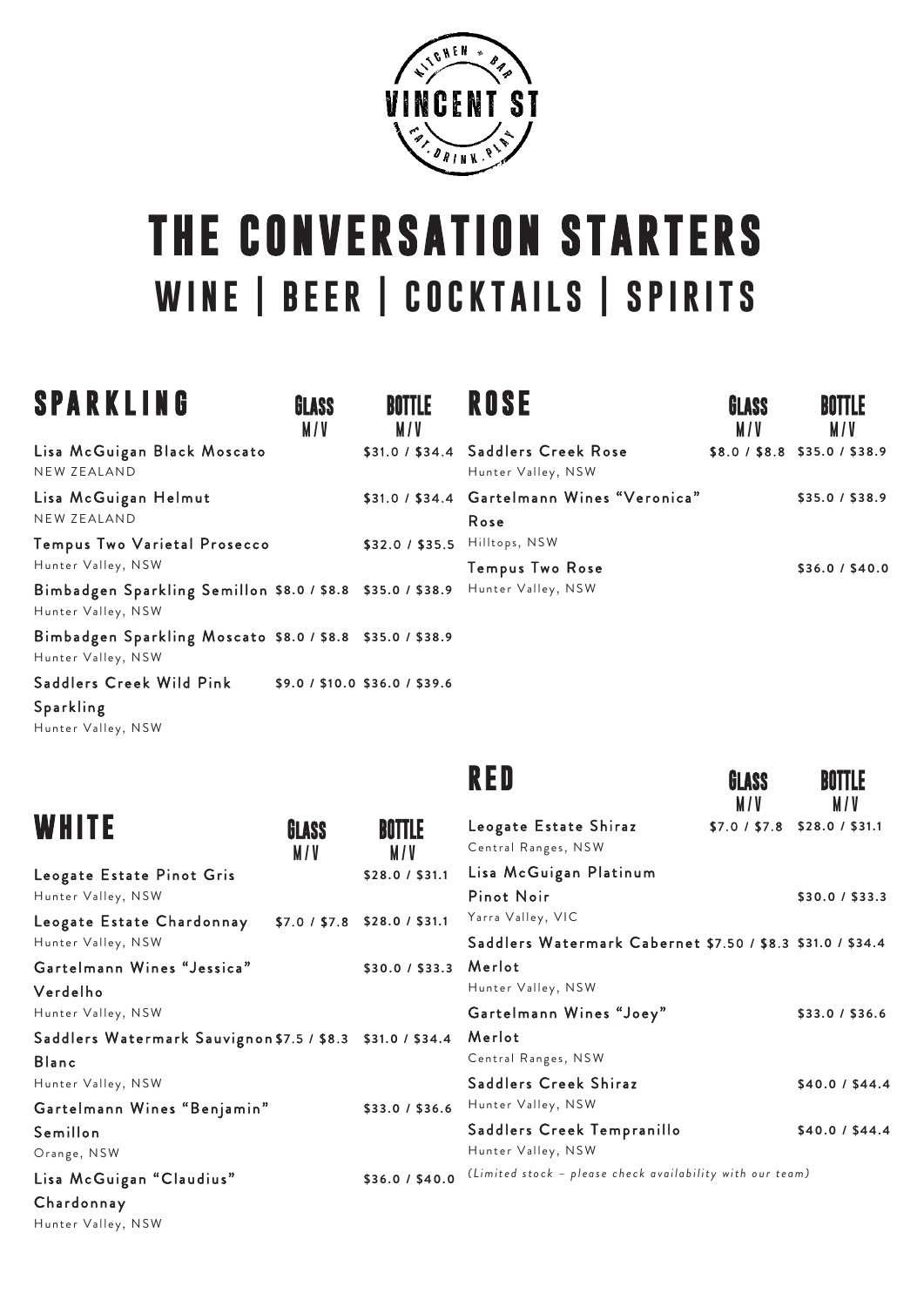## **BEERS ON TAP SCHOONER**

|                                                                      | M/V           |
|----------------------------------------------------------------------|---------------|
| $XXX - 3.5%$                                                         | \$5.2 / \$5.8 |
| $lron Jack - 3.5%$                                                   | \$5.2 / \$5.8 |
| Is a mild, mid strength lager with low body and                      |               |
| low bitterness to produce an easy drinking beer                      |               |
| for maximum refreshment                                              |               |
| Tooheys New - 4.6%                                                   | \$5.4/\$6.0   |
| Victoria Bitter - 4.9%                                               | \$5.4/\$6.0   |
| Light mix of bready malts and spicy hops                             |               |
| Flavour: Mild; good balance although it is sweet up front and a      |               |
| bit bitter by the finish. The hops dominate eventually in the        |               |
| mildly bitter and hoppy after taste                                  |               |
| Tooheys Old - 4.8%                                                   | \$5.4 / \$6.0 |
| A refreshing dark ale with subtle notes of                           |               |
| chocolate and roasted coffee                                         |               |
| Hahn Super Dry - 4.6%                                                | \$5.6/\$6.2   |
| Little Creatures Pacific Ale                                         | \$6.5 / \$7.2 |
| This beer is all about celebrating Aussie tropical flavours,         |               |
| reminding us of happy, sunny days. Straw-coloured and hazy it        |               |
| has a soft fizz and passionfruit aroma, finished slightly dry yet is |               |
| super refreshing                                                     |               |
|                                                                      |               |

#### Craft Beer Special

Please ask our team for our latest offer

#### Asahi – Super Dry (500ml) – 5.2% **\$9.9 / \$11.0**

A delicate, yet rich, full - flavoured body with a refreshing dry after taste

#### Peroni (500ml) – 5.1% **\$9.9 / \$11.0**

A crisp & refreshing beer with a delicate balance of bitterness, citrus & spicy aromatic notes, combined with a surprisingly fast & clean finish

#### Canadian Club (350ml) – 4.8% **\$9.0 / \$10.0**

Canadian Club Whisky & Dry is a super smooth mix of Canadian Club Whisky & the perfect mixer, dry ginger. Enjoy chilled or poured over ice for an even crisper, dryer experience or add lime for that citrus burst

## **COCKTAILS GLASS**



#### French Martini **\$1 6.0 / \$17.8**

The renaissance cocktail of the 1980's Andy Warhol era :

Chambord – Vodka – Pineapple Juice

#### Espresso Martini

Wake up for the weekend!

Freshly brewed espresso shot – Vodka – Kahlua – Butterscotch Schnapps – Sugar Syrup

#### Berry Gin & Tonic

Easy to imagine summer with a blend of: Gin – Tonic – Strawberry Liqueur – Fresh Berries – Lime Juice

#### Lazy Days

Reminiscent of a tequila sunrise with more class:

Tequila – Cointreau – Lime Juice – Blood Orange Passion Soda

#### The Devil's Energy

Every single one of us has a devil inside - INXS…

Cointreau – Devils Cut Bourbon - Mother

### <sup>zy it</sup> Southern Swizzle

Praise the Lord, the South has risen again!: Southern Comfort – Malibu – Orange Juice – Pineapple – Lemon Juice - Bitters

#### Cranberry Margarita

Arriba, arriba… andale, andale : Tequila – Triple Sec – Lime Juice – Cranberry Juice

#### Dark & Stormy

Something drop bears would be happy with: Bundaberg Rum – Ginger Beer

#### Bite ME

Easily Sookie Stackhouse's go to: Black Galliano – Strawberry Liqueur – Gin - Lemonade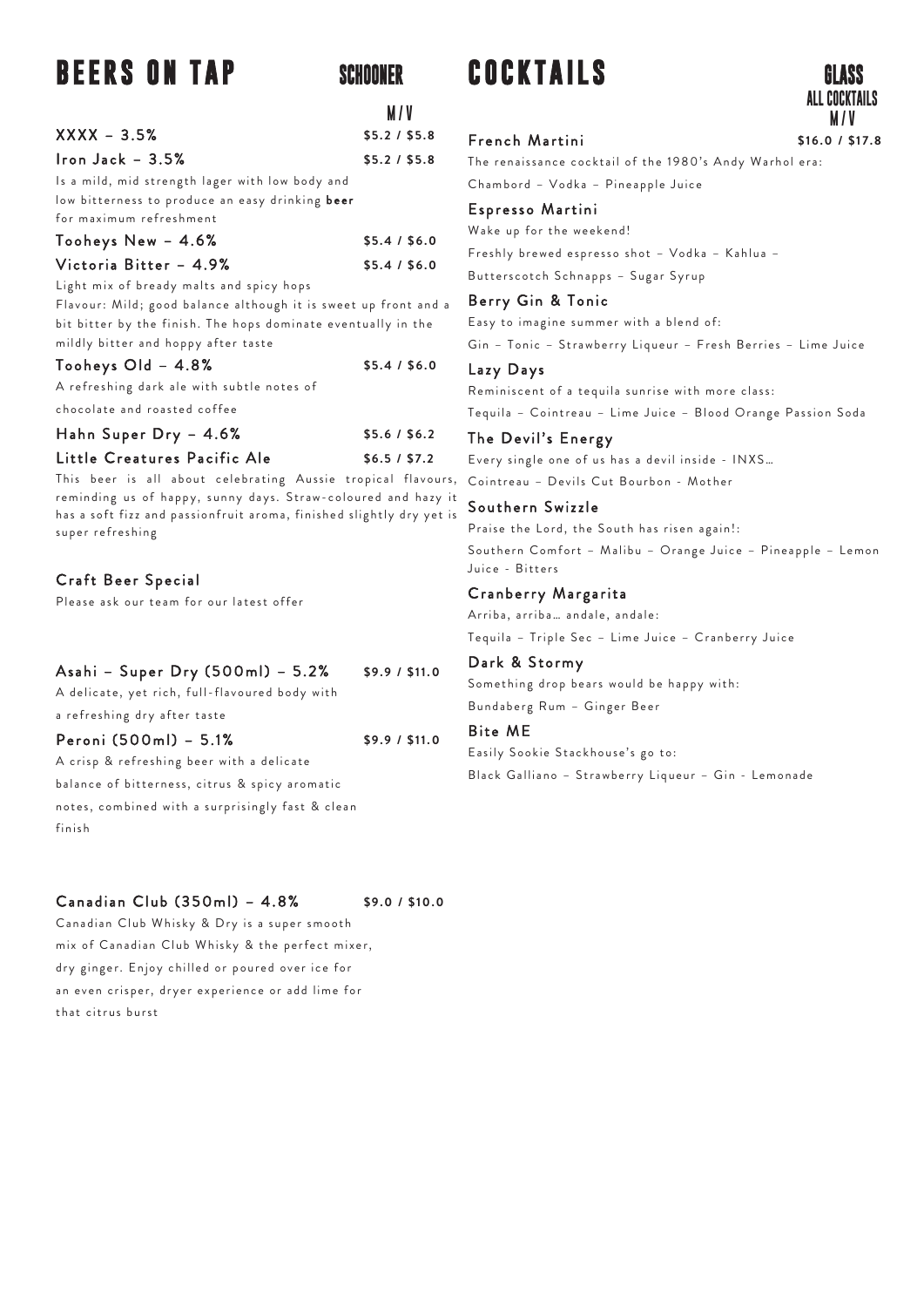## **JUGS! JUGS! JUGS!! JUG**

 $M/V$ <br> $$25.0 / $27.8$ Whether you just love our cocktails that much or you're sharing with friends. Why not go big & get a jug suitable for 2 – 3 people

### Lazy Days

Reminiscent of a tequila sunrise with more class: Tequila – Cointreau – Lime Juice – Blood Orange Passion Soda

The Devil's Energy

Every single one of us has a devil inside - INXS… Cointreau – Devils Cut Bourbon - Mother

Southern Swizzle Praise the Lord, the South has risen again!: Southern Comfort – Malibu – Orange Juice – Pineapple – Lemon Juice - Bitters

#### Dark & Stormy

Something drop bears would be happy with: Bundaberg Rum – Ginger Beer

#### Bite ME

Easily Sookie Stackhouse's go to: Black Galliano - Strawberry Liqueur - Gin - Lemonade

### **NIP**

**SPIRITS** 

 **ALL COCKTAILS**

|                                            | M/V           |
|--------------------------------------------|---------------|
| GIN                                        |               |
| <b>Bombay Sapphire (30ml)</b>              | \$6.5 / \$7.1 |
| Hendricks (30ml)                           | \$8.0 / \$8.8 |
| <b>VODKA</b>                               |               |
| Grey Goose (30ml)                          | \$8.0 / \$8.8 |
| RUM                                        |               |
| Captain Morgan Spiced (30ml) \$6.5 / \$7.1 |               |
| RATU Signature (30ml)                      | \$6.5/\$7.1   |
| RATU Spiced (30ml)                         | \$6.5 / \$7.1 |
| Sailor Jerry (30ml)                        | \$6.5/\$7.1   |

### **JUGS SPECIAL 7 DAYS - \$25.0**

If you would like more information regarding Vincent Street Kitchen & Bar for what we can offer you for next dinner out, casual afternoon or big bash function please ask your waiter